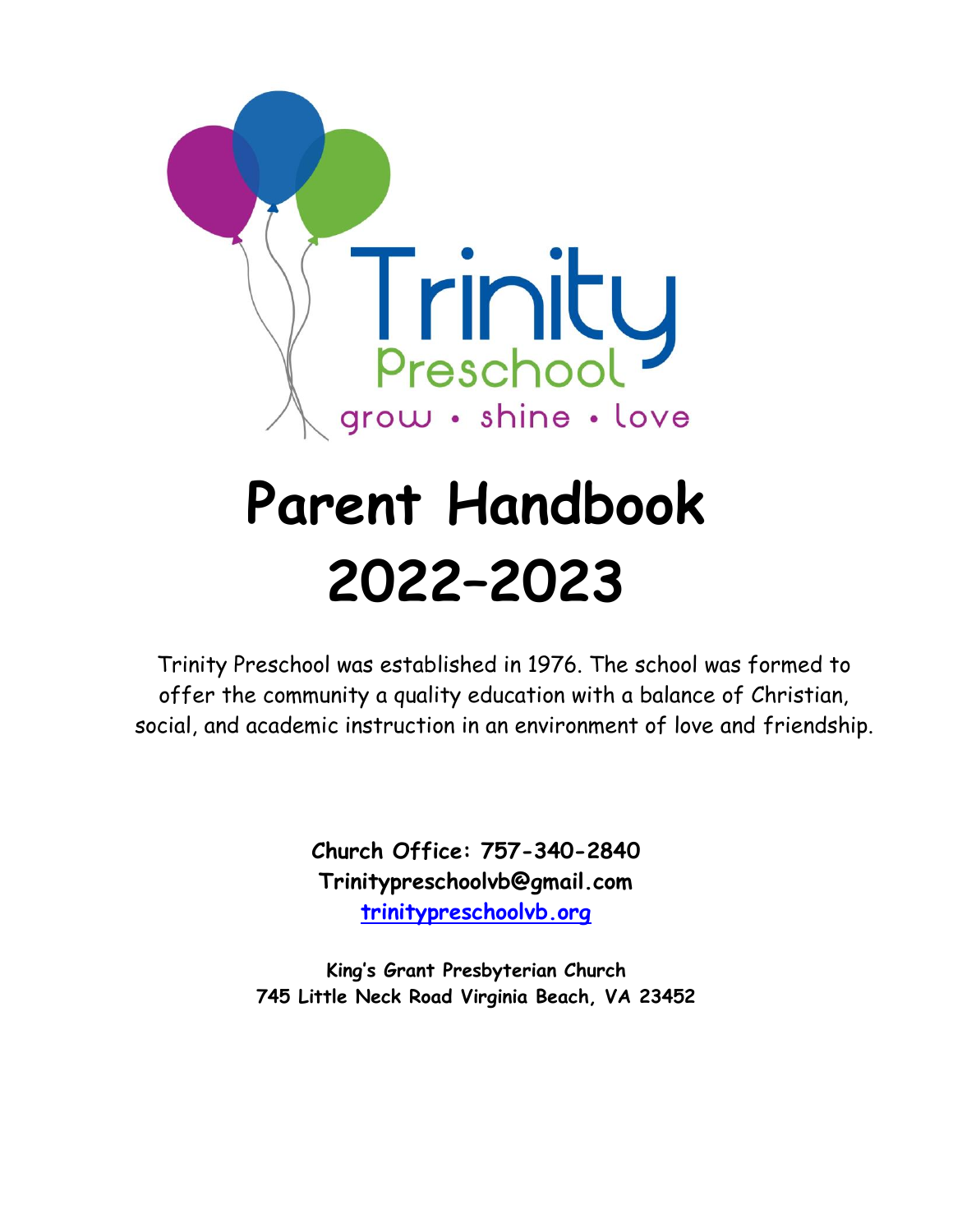#### **Table of Contents**

| <b>Section</b>                                                                                                                                                                                                                         | Paige                                                                                    |
|----------------------------------------------------------------------------------------------------------------------------------------------------------------------------------------------------------------------------------------|------------------------------------------------------------------------------------------|
| Trinity's Mission, Vision Statement, and Educational Philosophy                                                                                                                                                                        | 3                                                                                        |
| Staff                                                                                                                                                                                                                                  | 4                                                                                        |
| Curriculum                                                                                                                                                                                                                             | 5                                                                                        |
| Policies and Procedures<br>Documentation Submitted Annually to VDOE<br><b>Staff Qualifications</b><br>Requirements for Hire<br><b>Enrollment Capacity</b><br>Public Liability Insurance<br>Food Service<br><b>Facility Description</b> | 6<br>6<br>6<br>7<br>$\overline{7}$<br>$\overline{7}$<br>$\overline{7}$<br>$\overline{7}$ |
| <b>Arrival and Dismissal</b>                                                                                                                                                                                                           | 8                                                                                        |
| Safety                                                                                                                                                                                                                                 | 8                                                                                        |
| Attendance                                                                                                                                                                                                                             | 8                                                                                        |
| <b>Wellness Checklist</b>                                                                                                                                                                                                              | 9                                                                                        |
| Clothing                                                                                                                                                                                                                               | 10                                                                                       |
| Special Events and Field Trips                                                                                                                                                                                                         | 10                                                                                       |
| School Calendar and Class Schedules                                                                                                                                                                                                    | 10                                                                                       |
| Snacks                                                                                                                                                                                                                                 | 11                                                                                       |
| <b>Parent Participation</b>                                                                                                                                                                                                            | 11                                                                                       |
| Registration Fee and Tuition Payments                                                                                                                                                                                                  | 11                                                                                       |
| Withdrawal of a Child from School                                                                                                                                                                                                      | 11                                                                                       |
| <b>Classroom Photos</b>                                                                                                                                                                                                                | 12                                                                                       |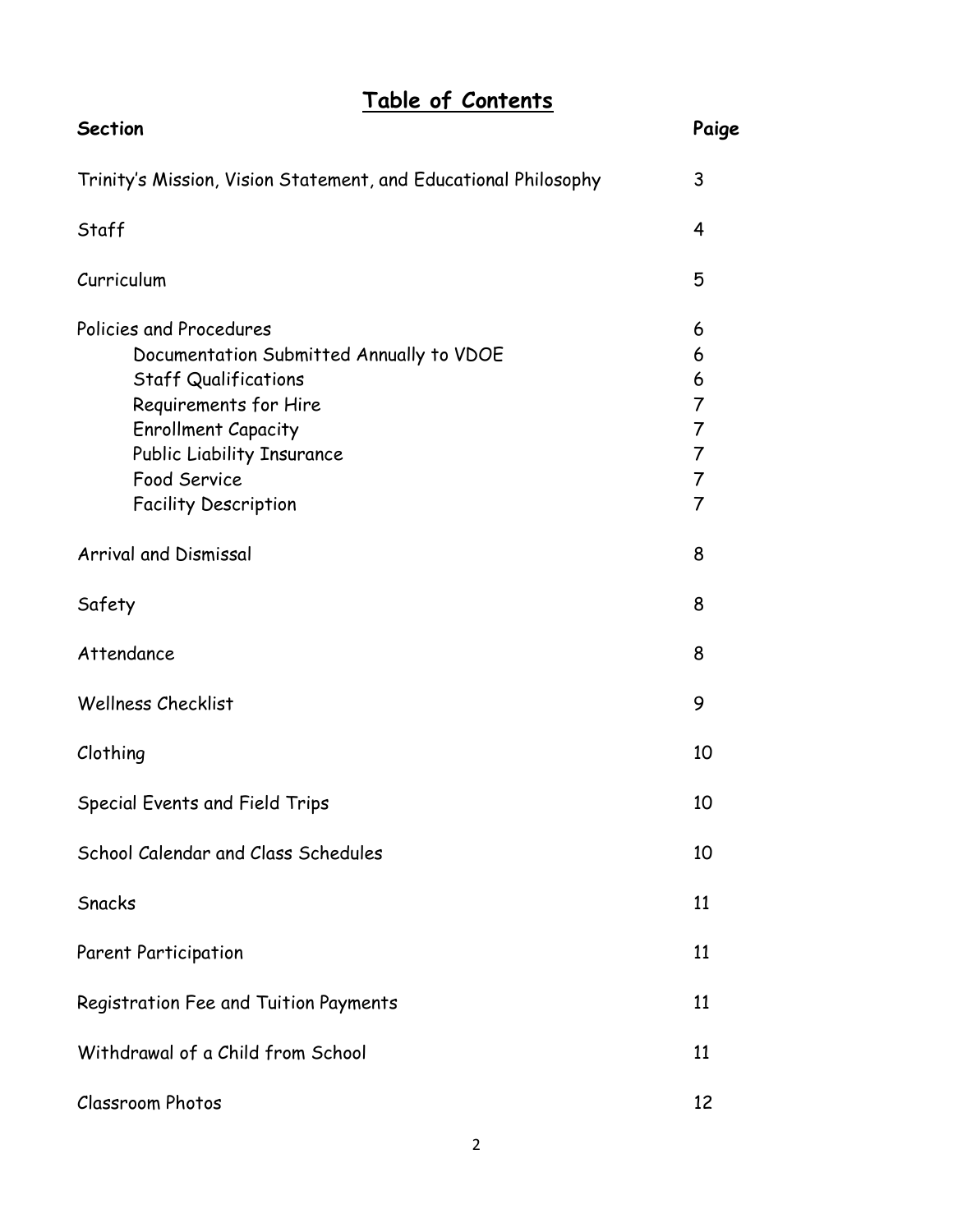

#### Mission Statement

Our mission is to provide academic, social, and Christian growth in a nurturing environment where children develop a love of learning through fun and meaningful experiences.

#### Vision Statement

Our children will be respectful citizens and joyful lifelong learners.

#### Educational Philosophy

Trinity Preschool is an outreach program of King's Grant Presbyterian Church, and our goal is to develop each child to grow, shine, and love learning. Our educational program promotes learning by actively engaging children in the learning process. We believe that play is the medium through which most learning occurs. Various activities will be provided to give the children opportunities to learn about themselves, to explore the world around them, and to learn how to examine and solve problems.

In 2022, King's Academy of Fine Arts is merging with Trinity Preschool. This additional enrichment day will be called Fine Arts Day and is designed to provide children with learning experiences through fine arts during their early years. Each day, students explore music, visual art, and dance/creative movement.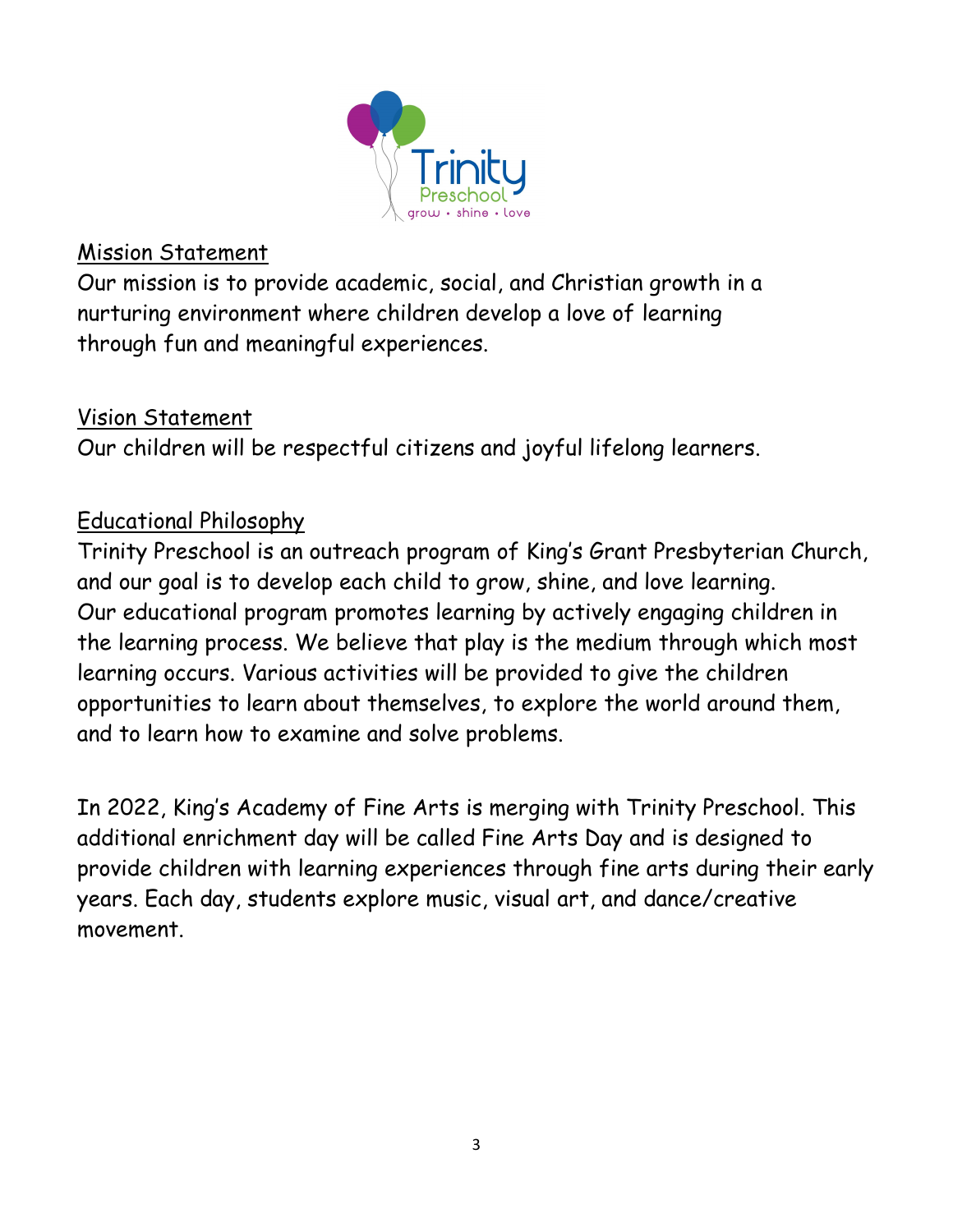## **STAFF**

Director- Alison Scott Cell: (757) 383-8624

Trinity Preschool Teachers 3-year-olds Teacher Cathy Graham 4-year-olds Teacher Hillary Levering Teacher's Assistant Chrissy Vacca Teacher's Assistant Theangela Hinkle Music TBA

| Fine Arts Day Teachers |            |
|------------------------|------------|
| Art                    | Deni       |
| Dance                  | <b>TBA</b> |
| Music                  | <b>TBA</b> |

Denise LaSalle

Chapel is led by the Pastor and Christian Faith Formation Director of King's Grant Presbyterian Church.

The school is under the direction of a Board of Directors and The Session of King's Grant Presbyterian Church.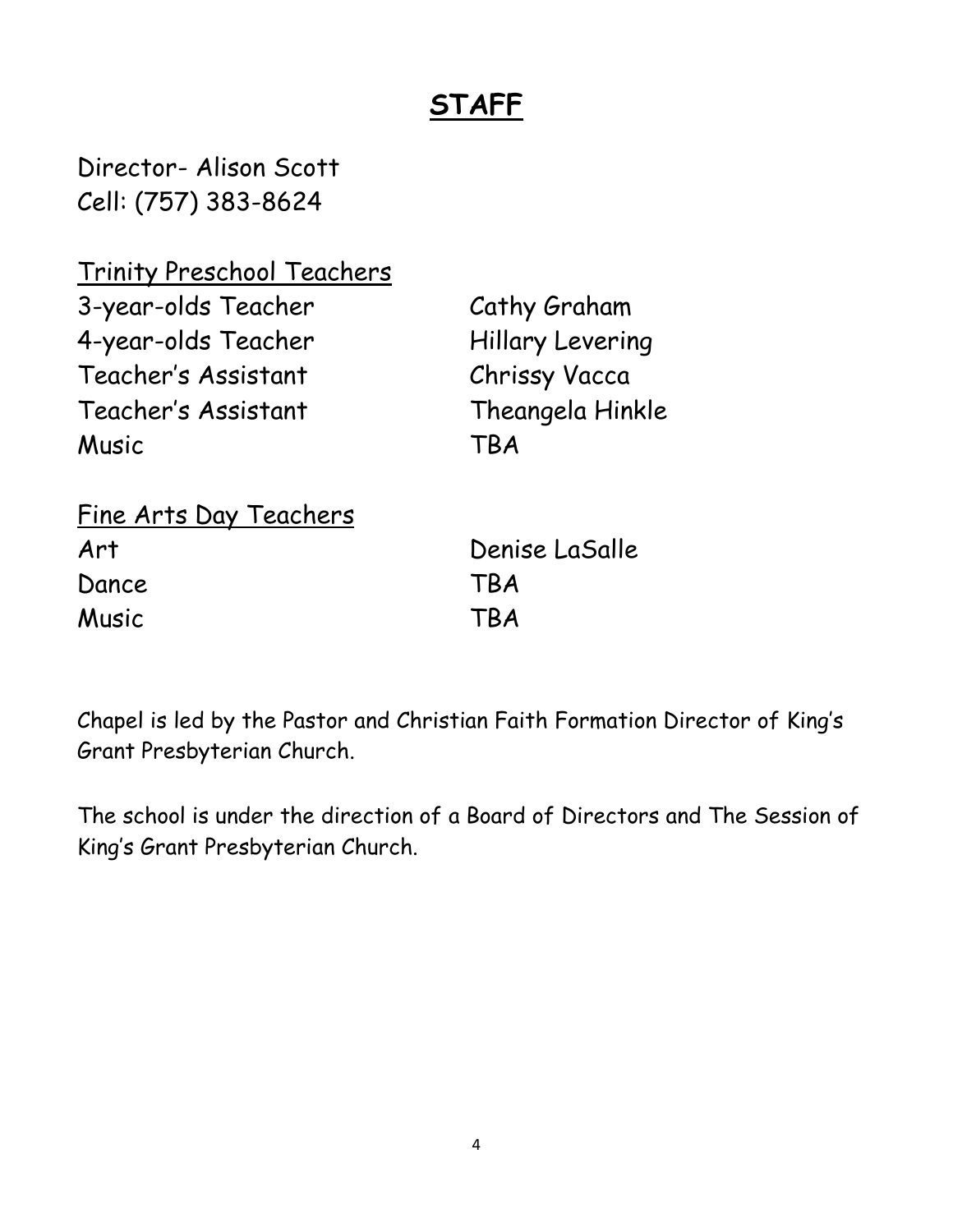#### **Curriculum**

- Art experiences using paint, markers, crayons, paper, boxes, clay, paste, scissors
- Citizenship sharing, taking turns, accepting differences, and respecting others
- Language Arts -appreciation of books and literature, listening, oral expression, poetry, plays, sequencing, rhyming activities, dramatic play, and letter recognition
- Math -counting, geometric shapes, coin recognition, classification and grouping, patterns, number recognition
- Motor Skills- development of gross motor skills through running, jumping, climbing, stretching, hopping, moving to music, using blocks; development of fine motor skills through sorting activities, use of crayons, chalk, markers, scissors, finger paints
- Music -singing, listening, rhythms, musical games, dramatizations
- Religion- Weekly Chapel lessons, prayer, songs
- Science health and safety, animals, plants, weather, seasons, water, our senses, things that move
- Social Studies -families, neighborhoods, communities, holidays, health and safety
- Play- encourages learning, social skills, self-regulation, and language development in a natural, fun setting with student-directed experiences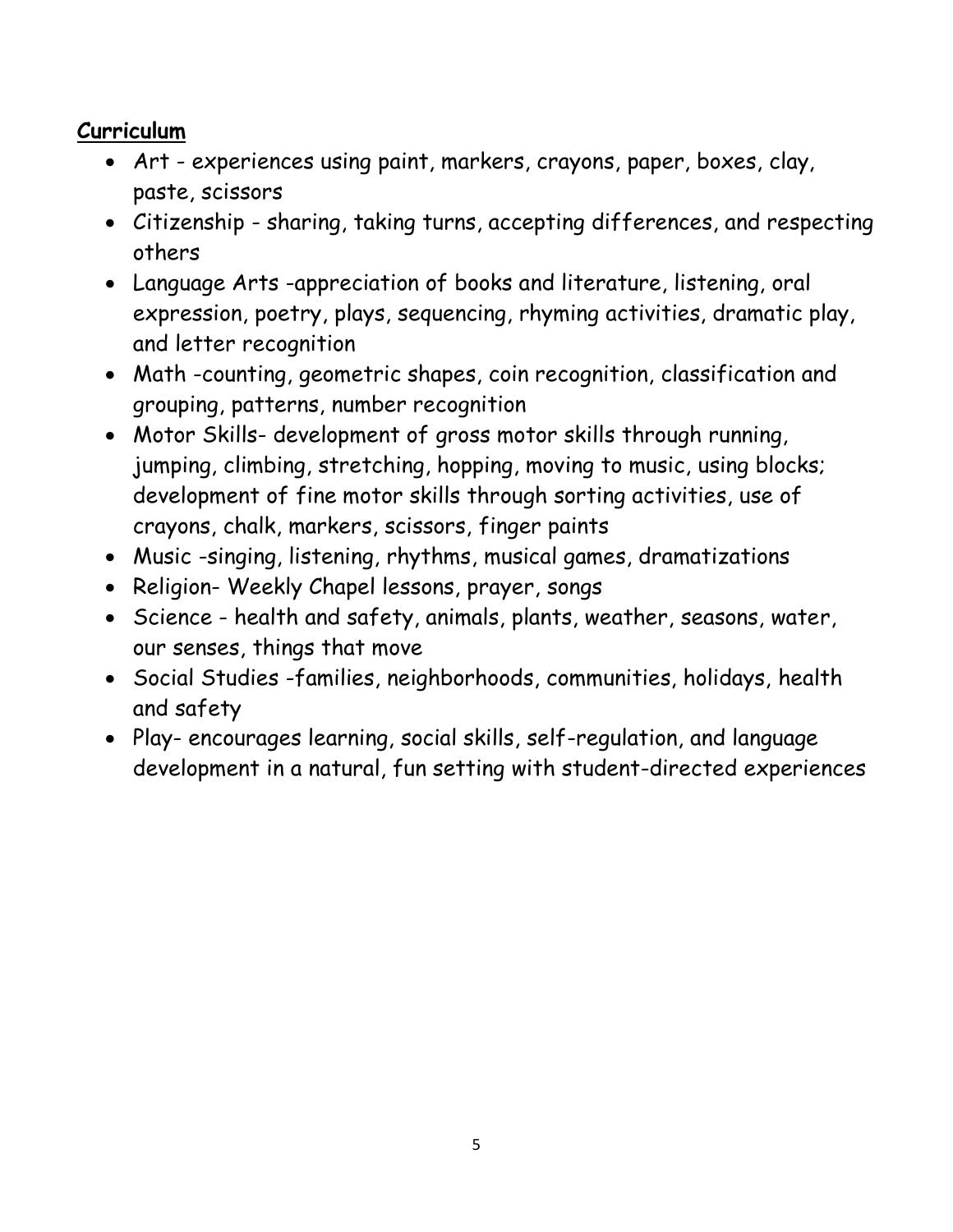#### **Policies and Procedures**

Trinity Preschool is operated by King's Grant Presbyterian Church (KGPC) and located at 745 Little Neck Road, Virginia Beach VA 23452. The program is Religiously Exempt from Licensure. Required documentation is filed with the Virginia Department of Education (VDOE) prior to beginning operation and thereafter on a yearly basis.

#### **Documentations Submitted Annually to VDOE**

- City of Virginia Beach Fire Inspection Report
- City of Virginia Beach Department of Public Health Inspection Report
- Adherence to Staff-Child Ratio Guidelines
	- o Required- 30 months to 36 months/ 1 staff member to 8 children
	- o Required- 36 months to 5 years/ 1 staff member to 10 children
- Statement of Intent which is signed by the Administrator (Pastor) of the Church. The program is governed by the Session of King's Grant Presbyterian Church.

#### **Staff Qualifications-**

**Trinity Teachers** hold a bachelor's degree in Elementary or Early Childhood Education or have equivalent education and experience deemed acceptable by School Board.

**Trinity Assistant Teachers** have a minimum of a High School diploma and child-related work experience.

**Fine Arts Teachers** are required to have a strong background in early childhood education and are experienced in their specialty.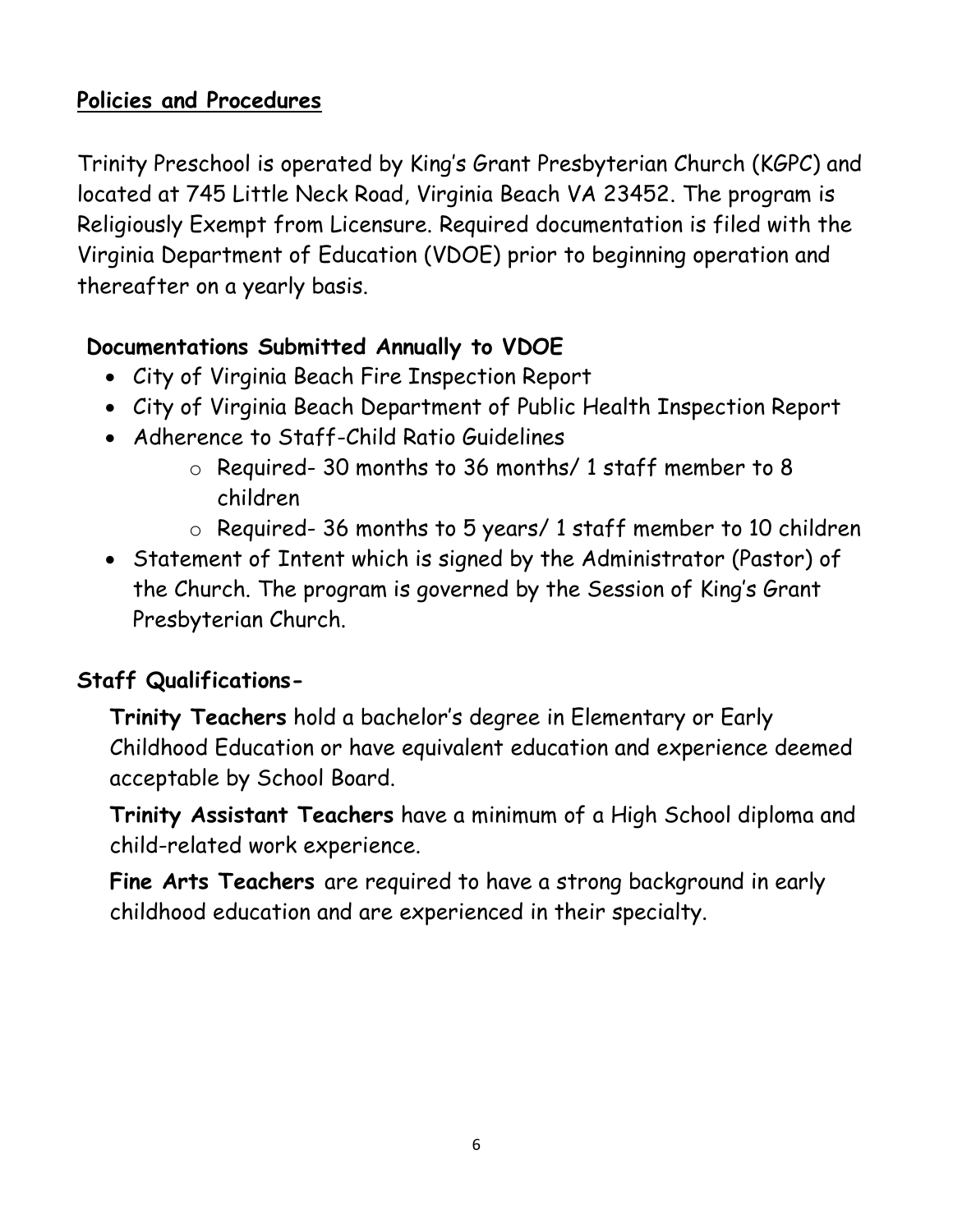#### **Requirements for Hire**

- Background checks include
	- o A sworn statement or affirmation for child day programs
	- o A fingerprint based national criminal history search
	- o A search of the child abuse and neglect registry in Virginia
	- o A search of child abuse and neglect registry in any other state a person has lived in the past five years
- Staff Health Report
- CPR and First Aid Trained
- Allergy & Anaphylaxis course (AMAT)-when medications are required

#### **Enrollment capacity**

- 45 children per session (maximum)
	- o Trinity's average session (morning and afternoon) includes 24 students
	- o Fine Arts Day: 24 students
- Age range (years)
	- $\circ$  Trinity: 3-4
	- o Fine Arts Program: 2 1/2 5

#### **Public Liability Insurance-**

The center is covered by KGPC's public liability insurance.

**Food Service-** The center does not provide food service/families are responsible for snack and water bottle.

#### **Facility Description-**

Public Disclosure Statement is posted on the school's information board.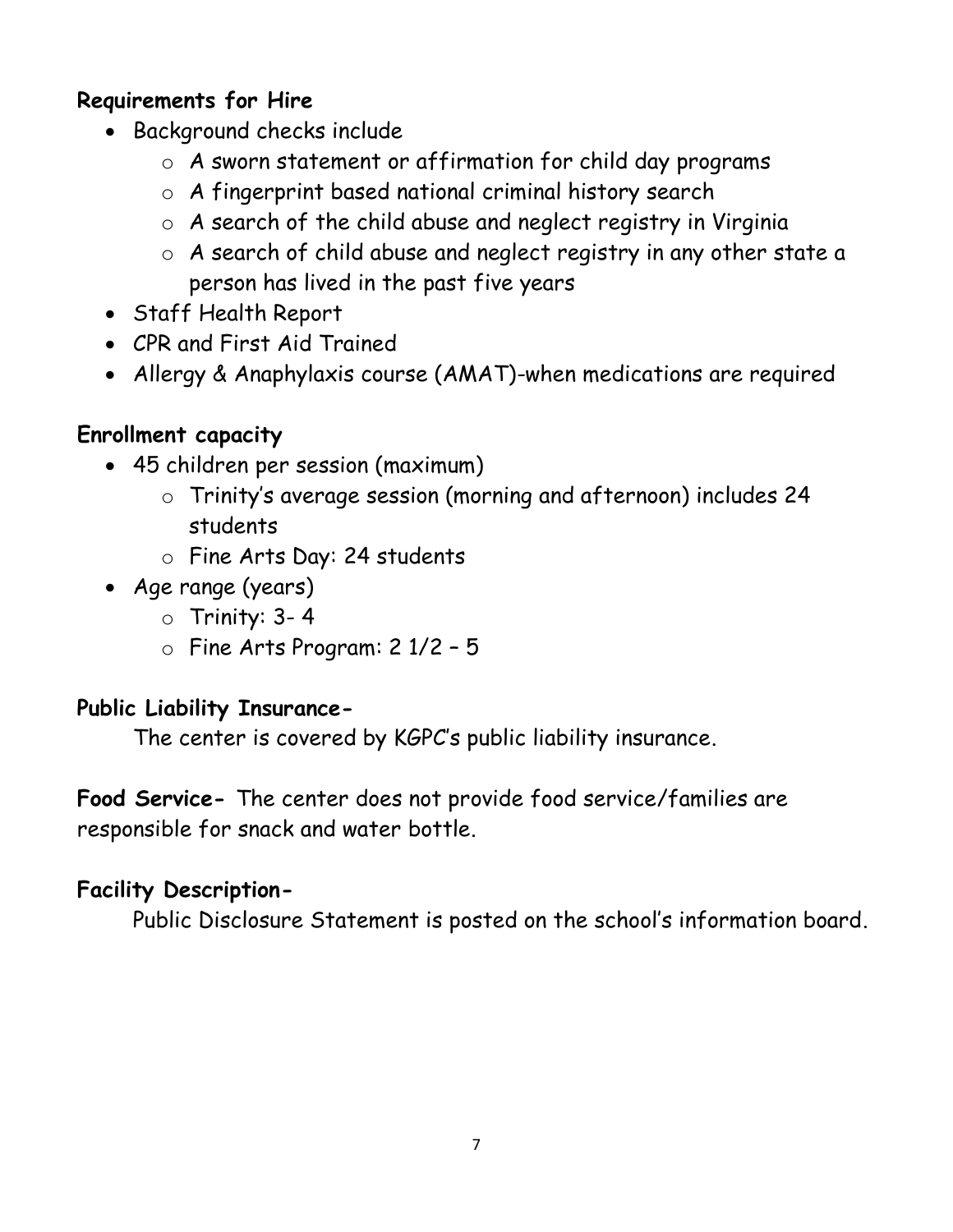#### **Arrival and Dismissal**

Children should arrive no earlier than 9:00 for the morning class and 12:30 for the afternoon class. Prior to these times, our teachers are busy preparing for the day and are often not in the classroom area. Arriving to school on time makes for a smooth transition for your child and allows the teacher to begin instructional time on schedule.

If someone other than a parent or authorized person is to pick up your child, the teacher must be notified. Send a written statement to that effect, signed by a parent. Always bring your child to the school door and walk him or her to the classroom. Carpool line is used for pick-up at the end of the class day. Instructions will be given out on Orientation Day. Dismissal is between 11:55-12 (AM Session) and 3:25-3:30 (PM Session). Please pick your child up promptly at 11:55 or 3:25. To ensure the safety of all students, please remain in your car and move beyond the pickup point to buckle in your child. Please call or text the director if you are running late.

For persistent pick-up tardiness (more than 2 times), there will be a \$10 late fee for students who are picked up 10 minutes past the designated pick-up time.

#### **Safety**

The doors to the building are locked at all times. The preschool entrance is at the front of the building next to the Trinity sign, and the doorbell is on the left side. The church office is located on the left back side of the building.

#### **Attendance**

Call or text the director or the church office if your child is ill and unable to attend school or arriving late. Any communicable disease should be reported immediately so that other parents may be informed. Your child should be free of any fever or illness symptom for 24 hours before returning to school.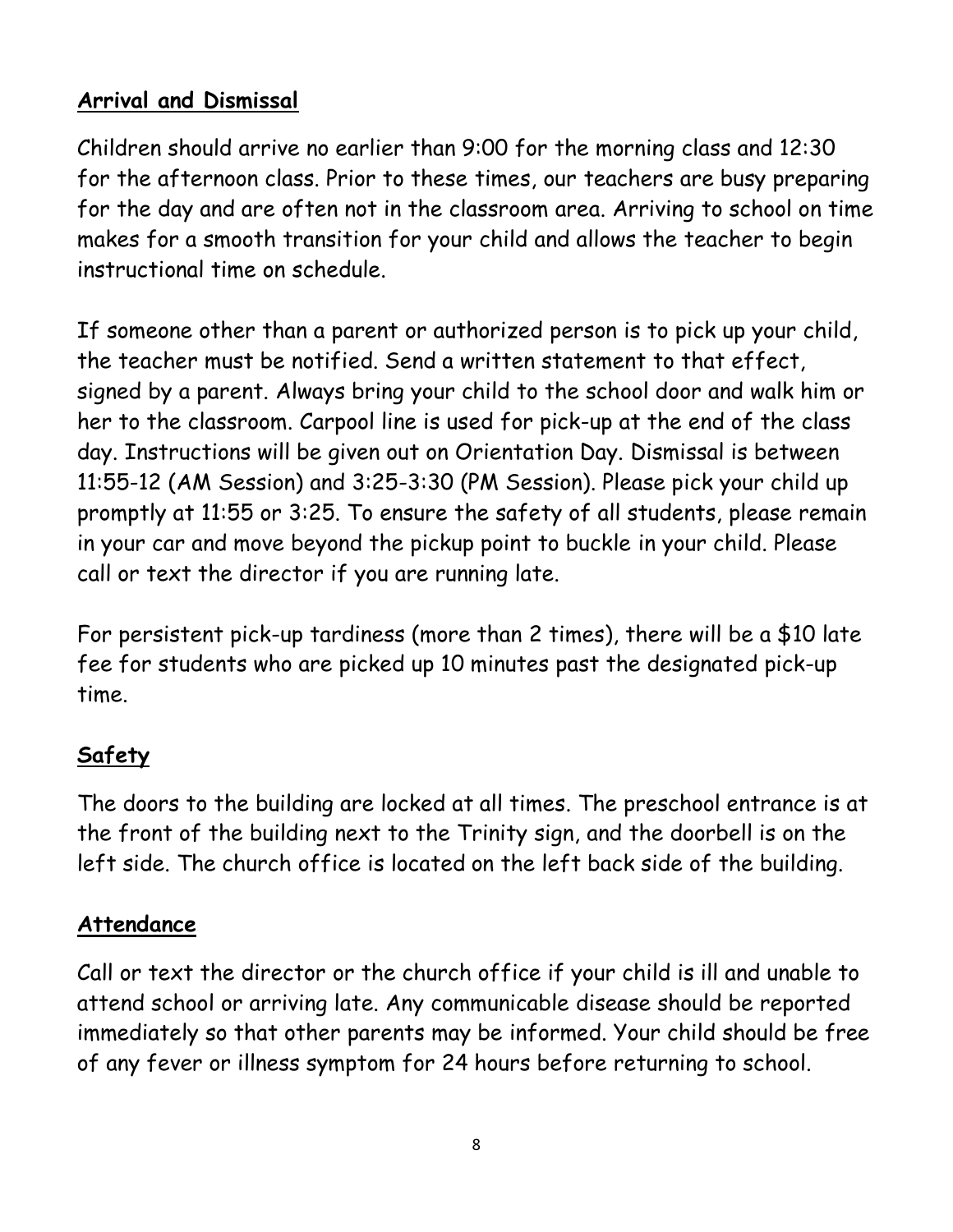Per COVID-19 protocol, families should complete the daily screening prior to dropping off their child. Please note that criteria/checklist may change as protocols/information changes throughout the school year. **[Online Daily Screening](https://forms.gle/r7pNudpJxfim5Wfu5) (click here for direct link)**

#### **Wellness Checklist**

**Children must be free from any of the symptoms listed below without any medication for 24 hours before returning to school:**

- *1. Scalp*  Itching, sores, cleanliness, lice. Children are excluded from school if lice are present and have not yet been properly treated.
- *2. Face*-General appearance, expression, unusual color
- *3. Eyes*  Redness of eyelid lining, irritation, puffiness, squinting, frequent rubbing, styes, sensitivity to light, yellowish color
- *4. Ears*  Drainage, earache (there are other observations for hearing impairment)
- *5. Nose*  Runny nose (not clear), sneezing, frequent rubbing
- *6. Mouth*  Inside of mouth for redness, spots, sores
- *7. Throat*  Enlarged, red, or irritated tonsils with or without white spots
- *8. Chest*  Frequent or severe coughing, wheezing, rattles (raspy breathing) • Child gets red or blue in the face.
	- Child makes high-pitched croupy or whooping sound after he coughs.
- *9. Skin*  Yellowish skin or eyes, unusual spots, rash, bumps, bruises, unusual injuries; crusty, bright yellow dry or gummy areas of body. (check both front and back of body)
- *10. Fever*  Feverish appearance with changes in behavior
	- Child is cranky or less active than usual
	- Child cries more than usual
	- Child appears unwell or generally uncomfortable
	- Fever greater than 100°F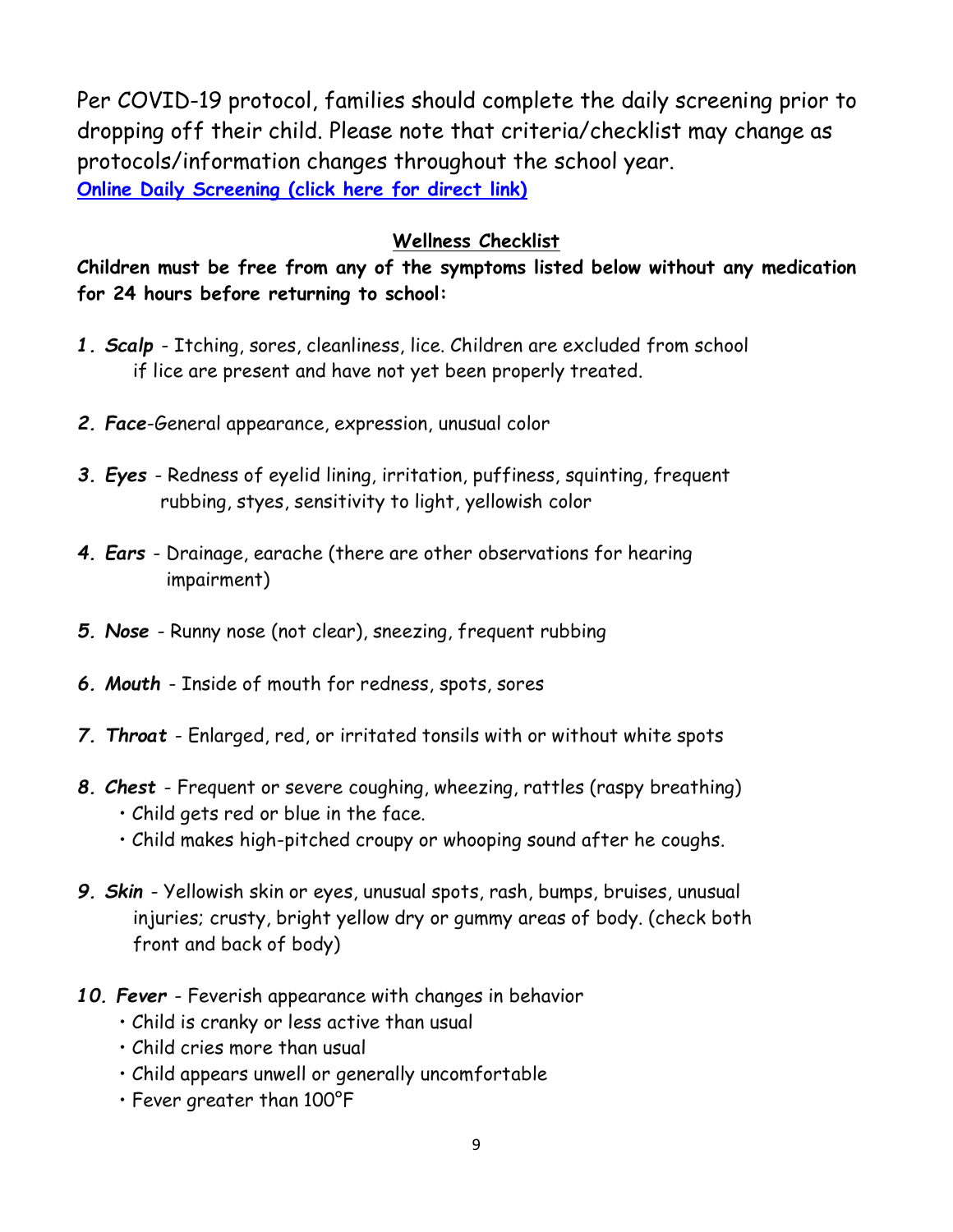#### **Clothing**

Dress your child in clothing that he or she can manage independently when using the restroom. This includes buckles, belts and anything that requires tying. The children use paints, markers and play dough every day. Although these materials are generally washable, please keep these activities in mind when helping your child choose clothing for school. The children play outdoors every day, weather permitting. Dress your child properly for the weather. For safety reasons, we request that you do not send your child to school in slickbottomed shoes, clogs, or flip-flops. Please label outside clothing with your child's name. Always keep a complete change of clothes in your child's backpack. **Children must be potty-trained/no "pullups". Frequent reoccurring accidents may require disenrolling to work on further training at home.**

#### **Special Events and Field Trips**

Permission is given for special events and field trips at the time the registration form is signed. The costs for children are included in your registration fee. Parents are notified in advance and details are provided for each event or field trip. You will be asked to volunteer or chaperone for special events and field trips as needed.

#### **School Calendar and Class Schedules**

Monday/Tuesday/Wednesday

- Morning session 9:00AM 12:00PM
- Afternoon session  $12:30 \text{ PM} 3:30 \text{ PM}$
- Thursday (Fine Arts Day) 9:00 Am- 12:00 PM

School begins the day after Labor Day and ends the week before Memorial Day. A calendar with school closures/school holidays will be distributed at the Orientation Day in September. Our school will be closed when the Virginia Beach City Public Schools are closed due to inclement weather or other emergencies. If Virginia Beach City Schools are delayed, we will delay as follows: *Morning Class-11:00 AM-1:00PM Afternoon Class-1:30PM-3:30PM*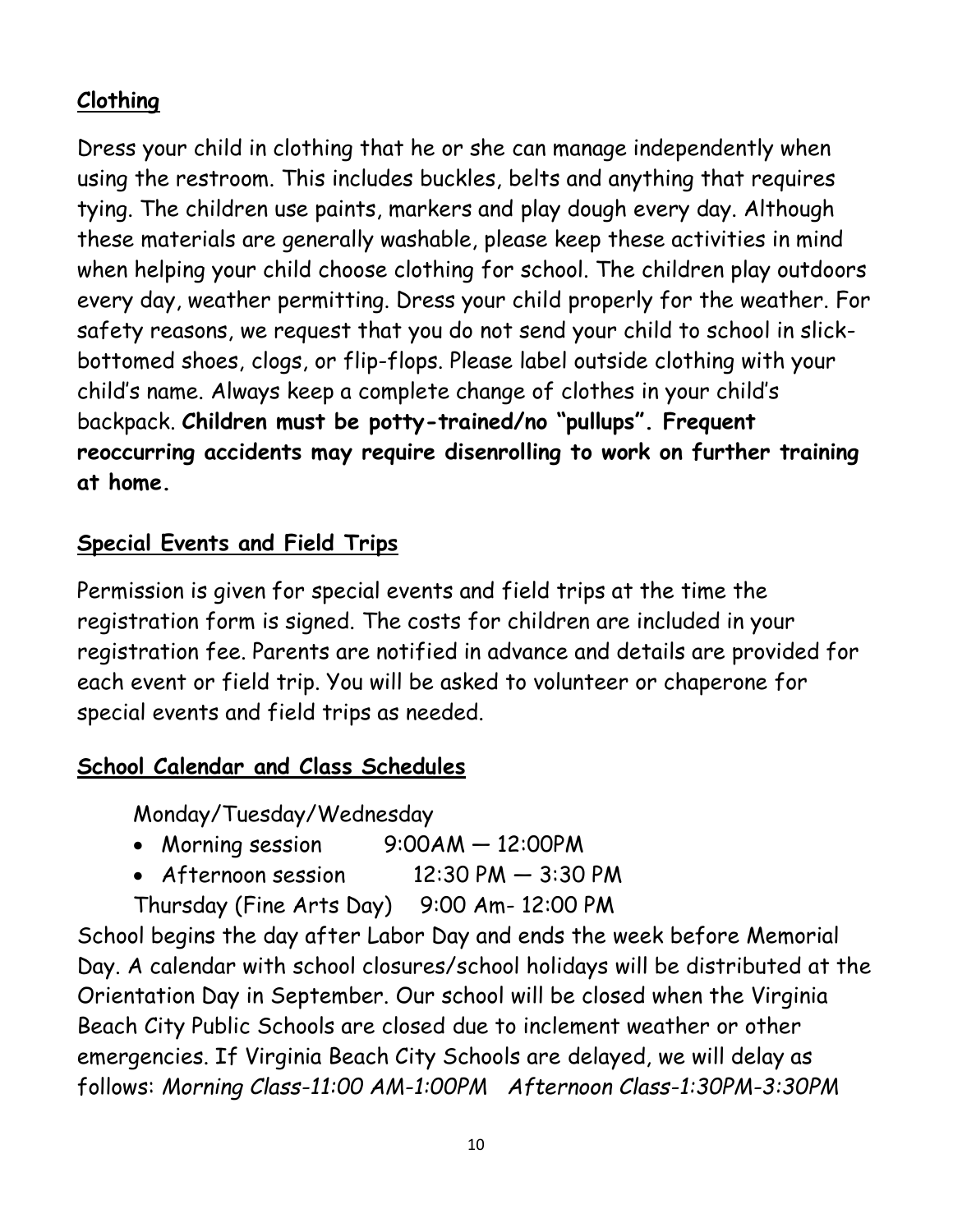#### **Snacks**

Parents are asked to provide a daily snack and a water bottle.

#### **Parent Participation**

Parents will be asked to provide refreshments for and assist at special events (i.e., Fall Fun Day, classroom parties, receptions, and picnics). There may also be other opportunities to volunteer throughout the year. Parents are welcome to bring in treats for birthdays. Please check with teachers for any allergies.

#### **Registration Fee**

3 day \$170 4 day \$200 1 day (Fine Arts Only) \$50

This fee is paid at time of registration and is non-refundable. A copy of a state issued **birth certificate** and **Virginia School Entrance Health Information Form** are required.

#### **Tuition Payments**

3 day \$280/Month 4 day \$370/ Month 1 day (Fine Arts Only) \$90/Month

Tuition is divided into nine equal monthly payments and due on the first class day of each month. Make checks payable to Trinity Preschool. The director will collect any cash payments and issue a cash receipt. PayPal is a payment option, as well as a direct check from your bank. Tuition payments are considered late after the  $10<sup>th</sup>$  of the month. A late fee of \$10 will be applied.

#### **Withdrawal of a Child from School**

If it is necessary for the child to withdraw from school, a 30-day written notification is required. Students are welcome to attend during the 30-day period.